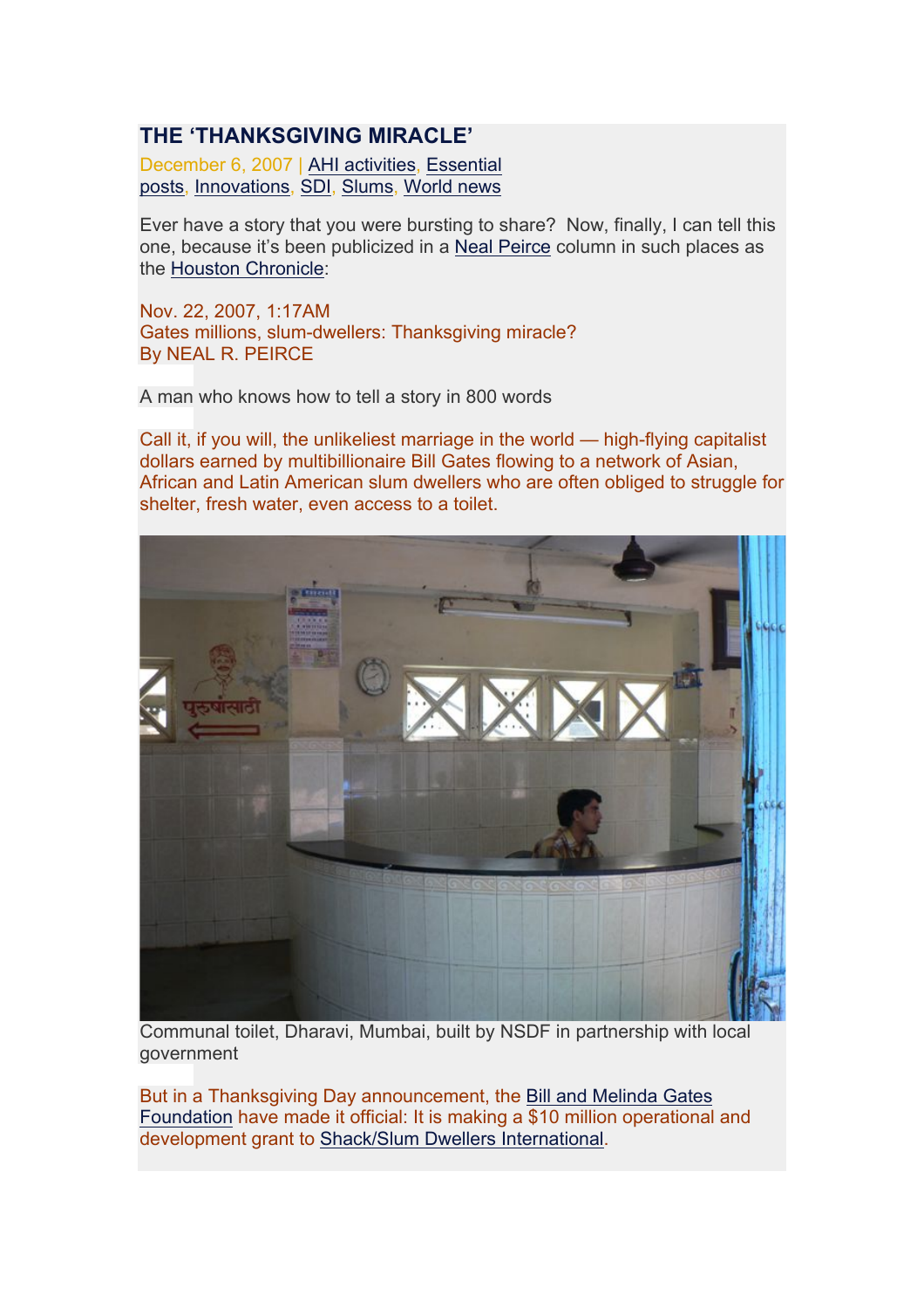

Society for the Promotion of Area Resource Centers, National Slum Dwellers Federation, and Mahila Milan

The group, known by the initials SDI and formed in India *[and South Africa -- Ed.]* in 1996, is a loose network of grass-roots organizations of the urban poor. It's grown to millions of members in 24 nations, cities spread from Manila to Cape Town, Mumbai to Sao Paulo. Typically, members are women ready to share their meager savings in collective efforts to upgrade their homes, secure titles to the land their houses sit on, build a latrine block, perhaps start a school.



The ladies of one chapter of Mahila Milan, Mumbai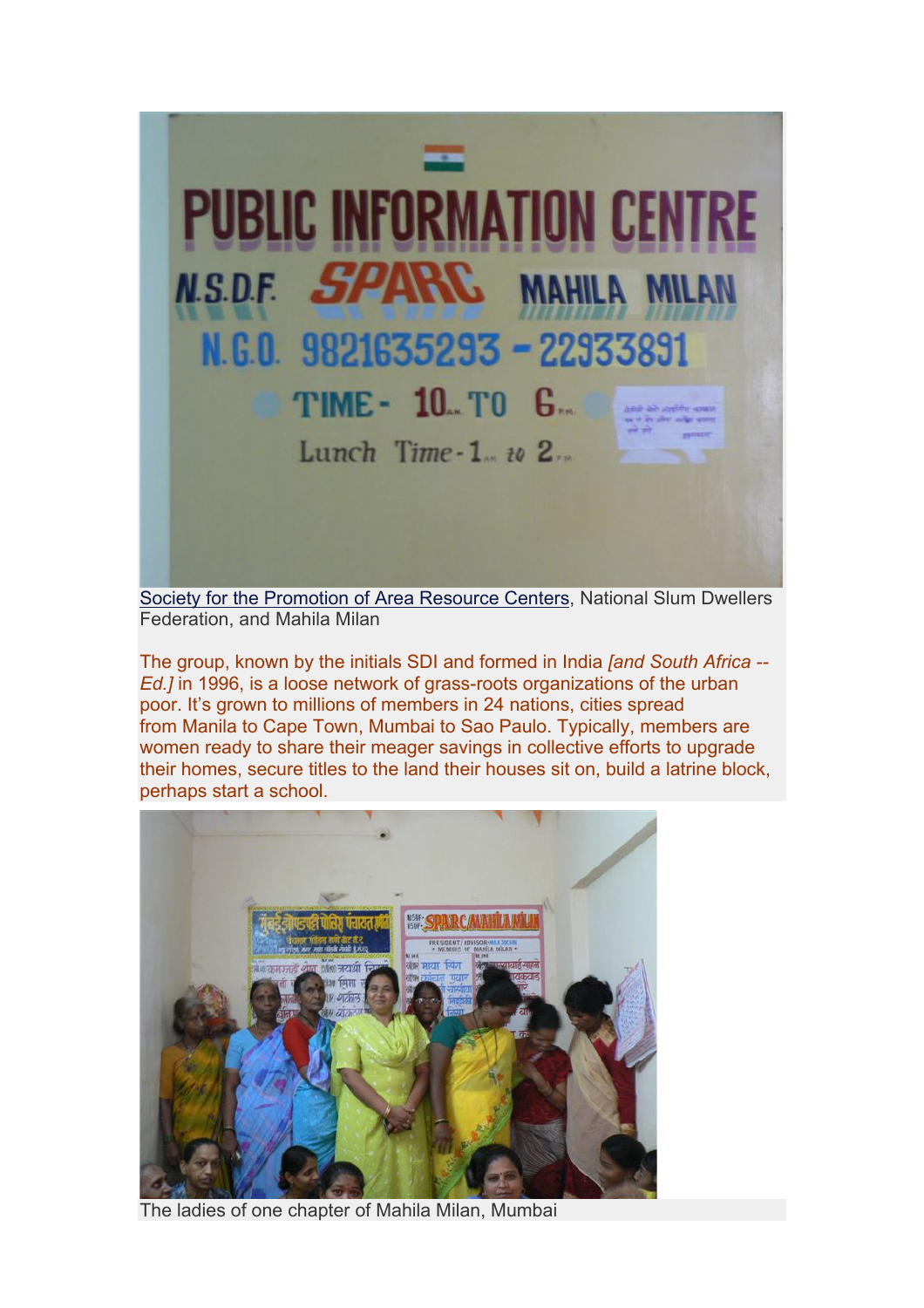Slum dwellers sit right across the table from local government authorities, designing projects and negotiating how they'll be financed and carried out. It's a far cry from aid programs conceived elsewhere and then imposed by the United Nations or World Bank, said Jockin Arputham, the charismatic veteran leader of the National Slum Dwellers Federation of India and resident of Mumbai's massive Dharavi slum, in a telephone interview.



Jockin Arputham, cell phone always at the ready

In fact, it's the failure of the big international aid agencies to materially improve the condition of the world's slum dwellers — estimated at 1 billion and growing — that's drawn special attention to SDI.

SDI's neighborhood organizations, notes Gates Foundation program officer Melanie Walker, "have an amazing track record. They have buy-in at the community level — it's not outsiders imposing some program. This comes from the heart of the community — people who have 'skin in the game.' They're vested in the work. They do it all themselves.



Oshiwira II low-income co-operative, Mumbai, being built by SPARC and **NDSF**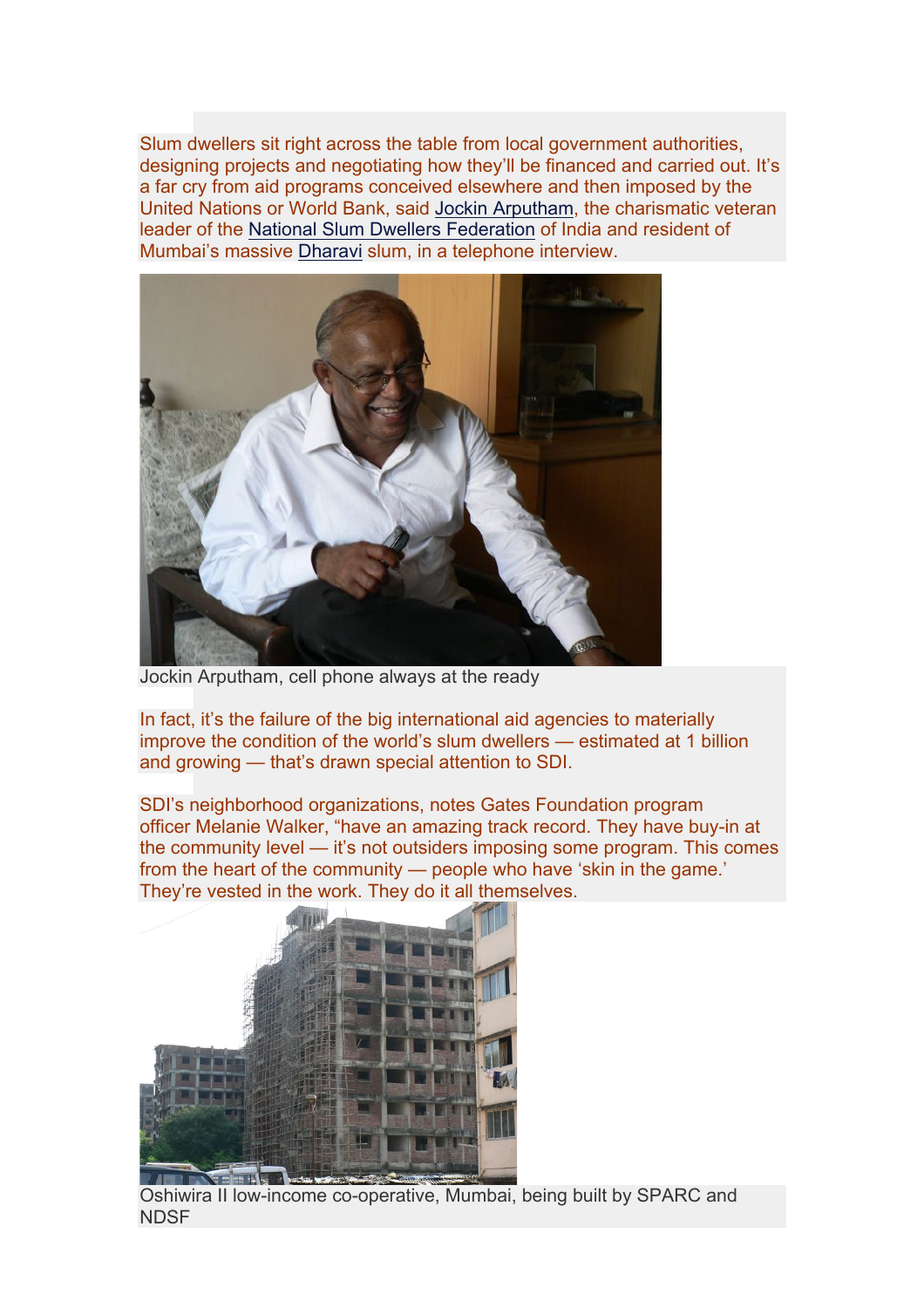Affordable housing expert David Smith defines the breakthrough in other words: "SDI has cracked the problem of creating bottom-up pressure that catalyzes the poor from inchoate mass into an effective, intelligent counterpart of government and the private sector." Smith's nonprofitAffordable Housing Institute will help SDI implement the Gates grant.



David Smith's laptop, in Mumbai traffic, as I try to sketch the elements of an International Urban Poor Fund

To be precise, AHI has been engaged by SDI as its financial advisor, to assist SDI in its design and financial structure of what we are currently calling the International Urban Poor Fund.

Gates' Walker acknowledges it was "a little bit scary" to contemplate granting \$10 million to "people without a bank account." But Gates watched SDI operations for some time and then decided to go ahead after meeting several members of its leadership team at a Global Urban Summitorganized by the Rockefeller Foundation in Bellagio, Italy, last July.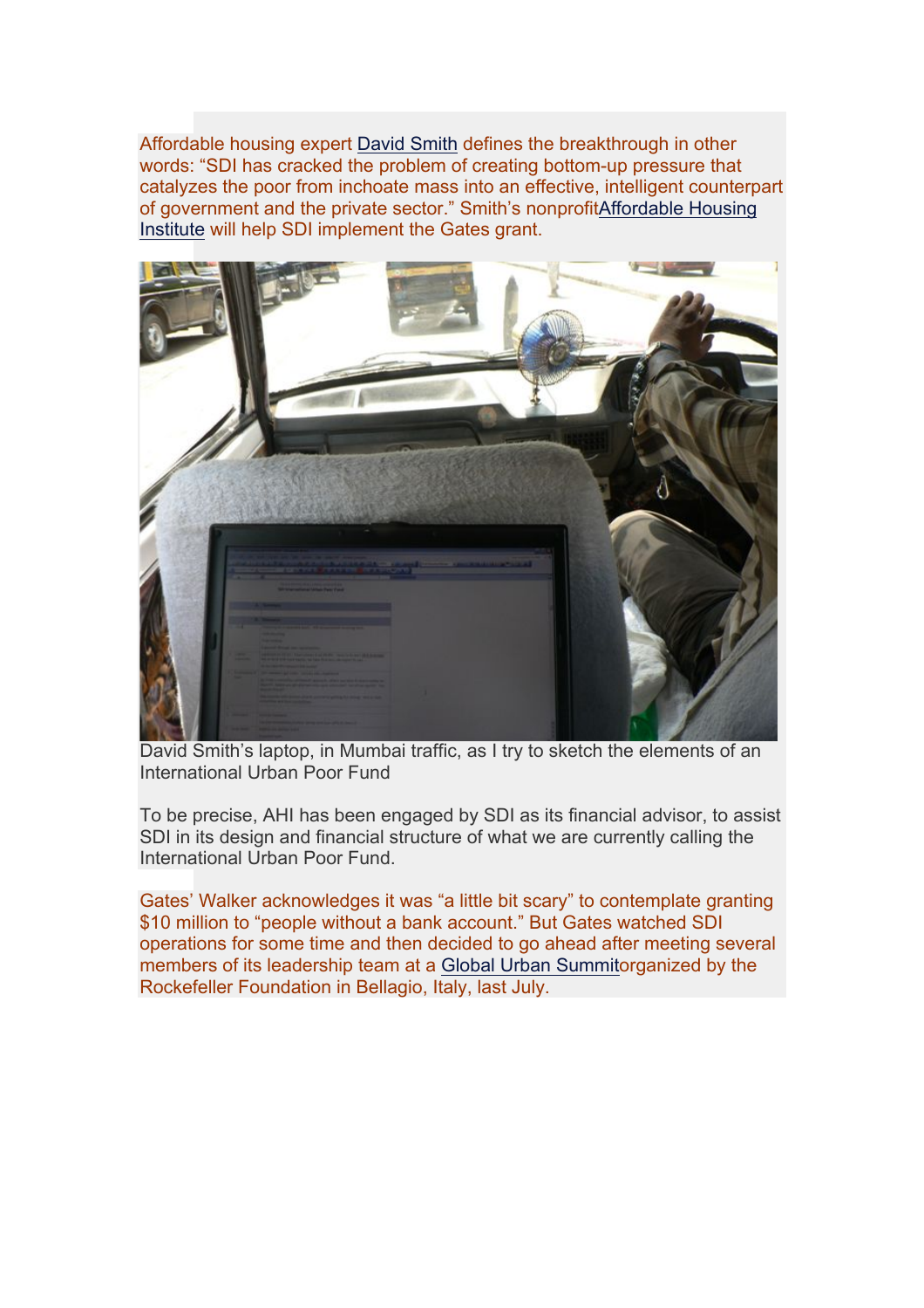

Rose Molokoane of South Africa, at Bellagio, July, 2007

This idea was hatched at Bellagio, where several folks from SDI — Rose Molokoane of South Africa, Jane Weru of Kenya, and Joel Bolnick of Cape Town — met Melanie Walker of Gates, and I met all of them. We were sitting around in one of the breakout sessions, and they were describing their vision for an urban fund. Hearing their description, I blurted out, "you need an investment banker!"

One thing led to another — and here we are.

There's some parallel in the Bill Gates and SDI stories, says Walker — both entrepreneurial, both risk-taking. "We're basically betting on their track record and integrity," she notes, adding: "We expect our \$10 million to be matched several times over by governments and previously unhelpful municipalities."

Sheela Patel of Mumbai, SDI's board chair, says that through the grant, the Gates foundation "is also learning how the poor themselves can be serious actors in the development process" — possibly a big breakthrough for global funders.

But until I contacted Joel Bolnick, an SDI director and founder from Cape Town, it wasn't clear how critical the Gates money may be, as Bolnick puts it, "in the hands of people who are homeless and landless directly — turning them from being beneficiaries into partners."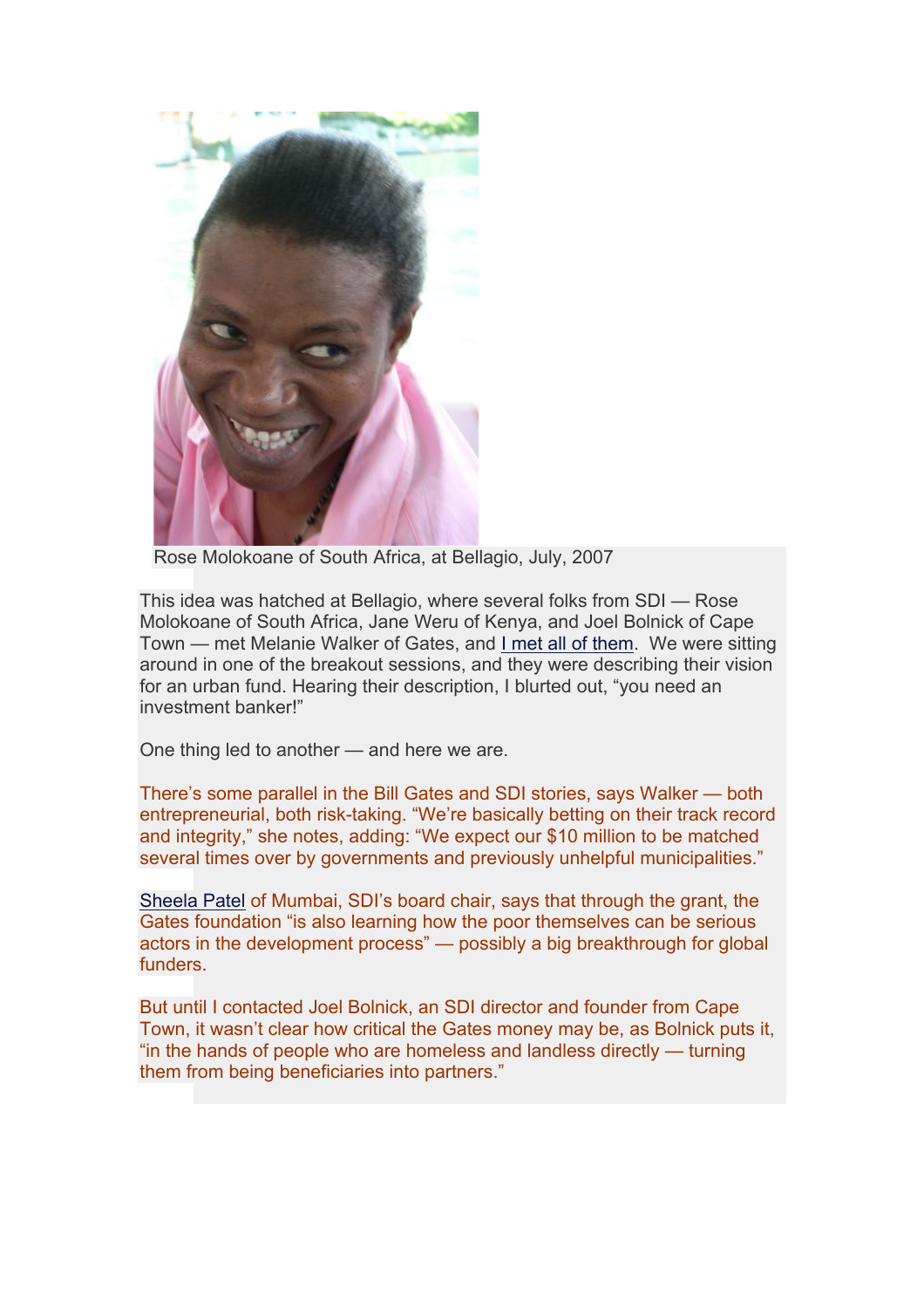

Joel Bolnick of SDI Cape Town, at Bellagio, July, 2007

Most often, he said, when local groups demand that government give land, housing or infrastructure for free, "they get none of it." But, he notes, SDI affiliates "have resources, networks, capacity and savings they can put on the table." And with the Gates money, they'll be even stronger than that, able to say in negotiations with a government in India or Cambodia, for example — "If you can't help us here, we'll take the money and put it on the table for a deal in Zambia instead."



Scaffolding at Oshiwira II, Mumbai, money and commitment make it go up